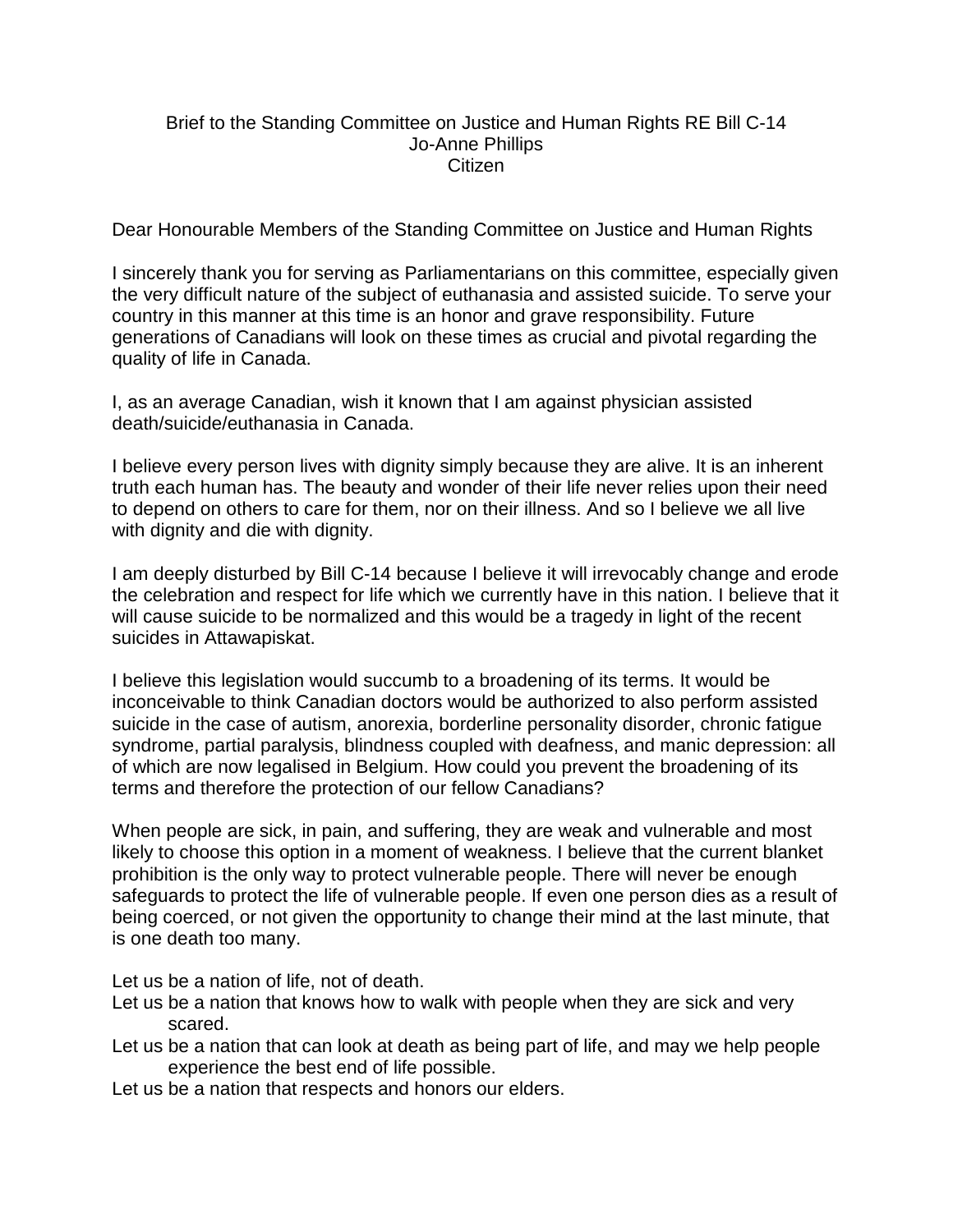Let us be a nation that seeks to help find solutions to the end of life issues.

Let us be a nation where effective palliative care is available to all Canadians.

Let us be a nation who stands apart from the global trend to offer death to the weak and vulnerable as a viable solution.

Let us be a nation that does not fear sickness and disease.

Let us be a nation where we can trust our doctors and governments to never be economically motivated by physician assisted death.

Let us be a nation where there are no businesses that profit by delivering this service. Let us be a nation strong enough to engage the fear of death in a way that citizens can

rely on their doctors to provide life giving advice and not fear abandonment.

Let us be a nation free of suicide.

Let us be a nation of life and hope.

To quote the Association for Reformed Political Action(ARPA):

"An independent legal analysis commissioned by ARPA Canada has proven that Parliament can still prohibit all euthanasia and assisted suicide without invoking the notwithstanding clause by clarifying in law that the purpose of an absolute prohibition goes beyond what the Supreme Court mistakenly concluded it was in the Carter Decision. The Court thought that the objective of the criminal prohibition on assisted suicide was merely to protect vulnerable persons from being induced to commit suicide at a moment of weakness. The Court thought that the objective was not to protect life broadly speaking, or even to prevent suicide. This distinction effectively determined the outcome of the case. But what if the purpose or objective of the assisted suicide law was actually much broader than the SCC thought? Parliament has opportunity now to clarify.

Parliament can enact a complete prohibition on assisted suicide, without relying on the Notwithstanding clause. (You may do so) by explicitly stating in a new law that the purpose of the prohibition is broader than merely protecting vulnerable persons in a moment of weakness. We respectfully urge Parliament to seize this opportunity while it still can to pass a new law which maintains and enforces the longstanding common law principle of the inviolability of life by prohibiting assisted suicide and euthanasia as acts that are intrinsically legally and morally wrong.

An extended legal opinion defending the constitutionality of this option is available at https://arpacanada.ca/assisted-suicide-total-ban.pdf "

I believe that Bill C-14 places far too much power in the hands of medical and nurse practitioners and the safeguards cannot be maintained. How can we ensure vulnerable people are protected when those prescribing, providing, and reporting on assisted death are one and the same? Will doctors self-report abuses? The information gathered by them will have no value other than statistical. How could you hope to protect and prevent someone from being coerced into an early death? You could not. We do not live in a perfect world where elder abuse does not exist and where vulnerable people are never coerced. How will you be able to guarantee that a physicians' personal views on what makes life valuable will not lead a patient to choose suicide when other options